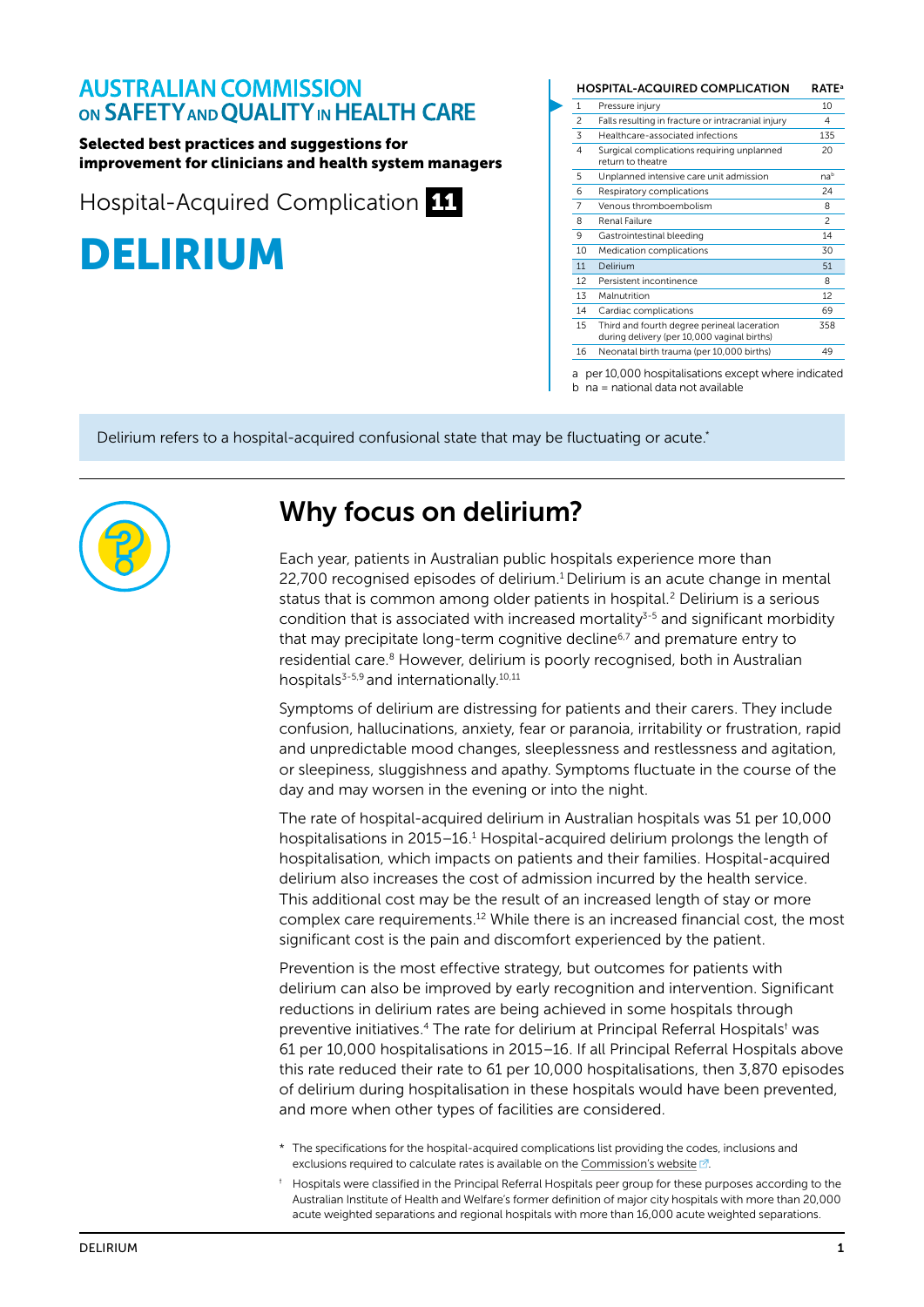

# What is considered best practice for preventing delirium?

All hospital-acquired complications can be reduced (but not necessarily eliminated) by the provision of patient care that mitigates avoidable risks to patients.



The health service organisation providing services to patients at risk of delirium:

- Has systems for delirium risk identification, prevention and management that are consistent with best-practice guidelines
- Ensures that equipment and devices, such as low-rise beds, call bells and clocks, are available to decrease the risk and effectively manage delirium.

- Clinicians caring for patients at risk of delirium:
- Conduct cognitive and delirium risk screening in accordance with best practice time frames and frequency
- Provide delirium prevention and care in accordance with best practice guidelines.



The National Safety and Quality Health Service (NSQHS) Standards (second edition), in particular the Comprehensive Care Standard<sup>13</sup>, support the delivery of safe patient care.

The advice contained in the hospital-acquired complication fact sheets aligns with the criteria in this standard, which are as follows:

- Clinical governance structures and quality-improvement processes supporting patient care
- Developing the comprehensive care plan
- Delivering the comprehensive care plan
- Minimising specific patient harms.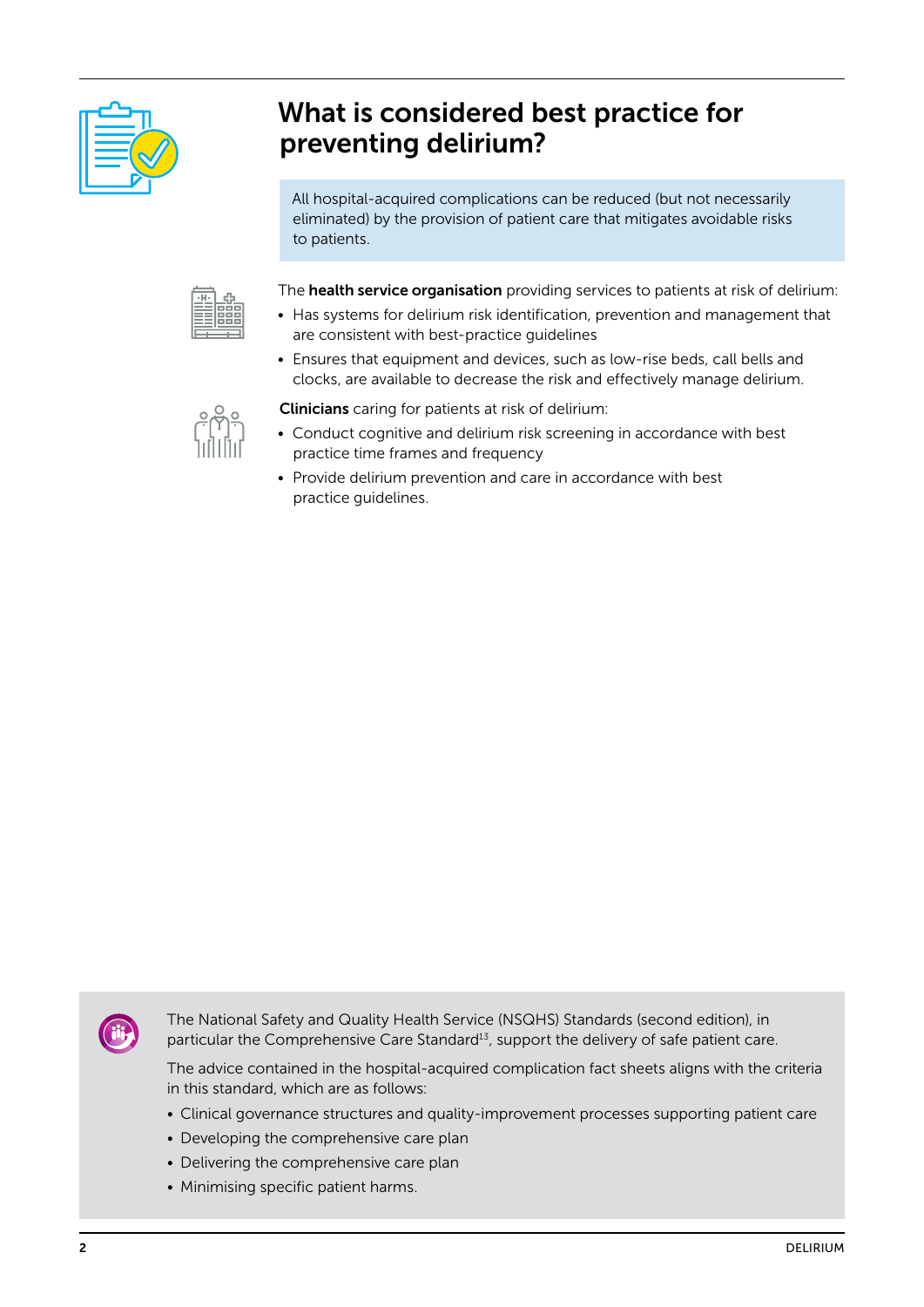# Top tips for prevention and management of delirium

The following provides key points for clinicians to consider to avoid this hospital-acquired complication

#### Conduct risk assessment

- Conduct a comprehensive risk assessment.
- Identify key risk factors such as:
	- Pre-existing cognitive impairment and/or dementia
	- Aged ≥ 65 years (≥45 years for Aboriginal and Torres Strait Islander peoples)
	- Severe medical illness
	- Hip fracture.

For a patient at risk, develop a prevention plan as part of a comprehensive care plan

#### Develop prevention plan

Clinicians, patients and carers develop an individualised, comprehensive prevention plan to prevent delirium that identifies:

- Goals of treatment consistent with the patient's values
- Any specific nursing requirements , including equipment needs
- Any allied health interventions required, including equipment needs
- Observations or physical signs to monitor and determine frequency of monitoring
- Laboratory results to monitor and determine frequency of monitoring
- If specialist assistance is required.

#### Deliver prevention plan

Where clinically indicated, deliver delirium prevention strategies, such as:

- Regular monitoring for changes in behaviour, cognition and physical condition
- Medication review, including review of antipsychotics, as there is evidence that using antipsychotics can worsen delirium
- Activities for stimulating cognition
- Non-drug measures to help promote sleep
- Assistance for patients who usually wear hearing and visual aids
- Correction of dehydration, malnutrition and constipation
- Mobility activities
- Oxygen therapy where appropriate
- Pain assessment and management
- Regular reorientation and reassurance.

#### **Monitor**

- Monitor the effectiveness of the delirium prevention strategies, and reassess the patient if delirium occurs
- Review and update the care plan if it is not effective or is causing side effects
- Engage in reviewing clinical outcomes, identifying gaps and opportunities for improvement
- Follow up patients regarding resolution of delirium, the emergence of ongoing cognitive impairment and other comorbidities.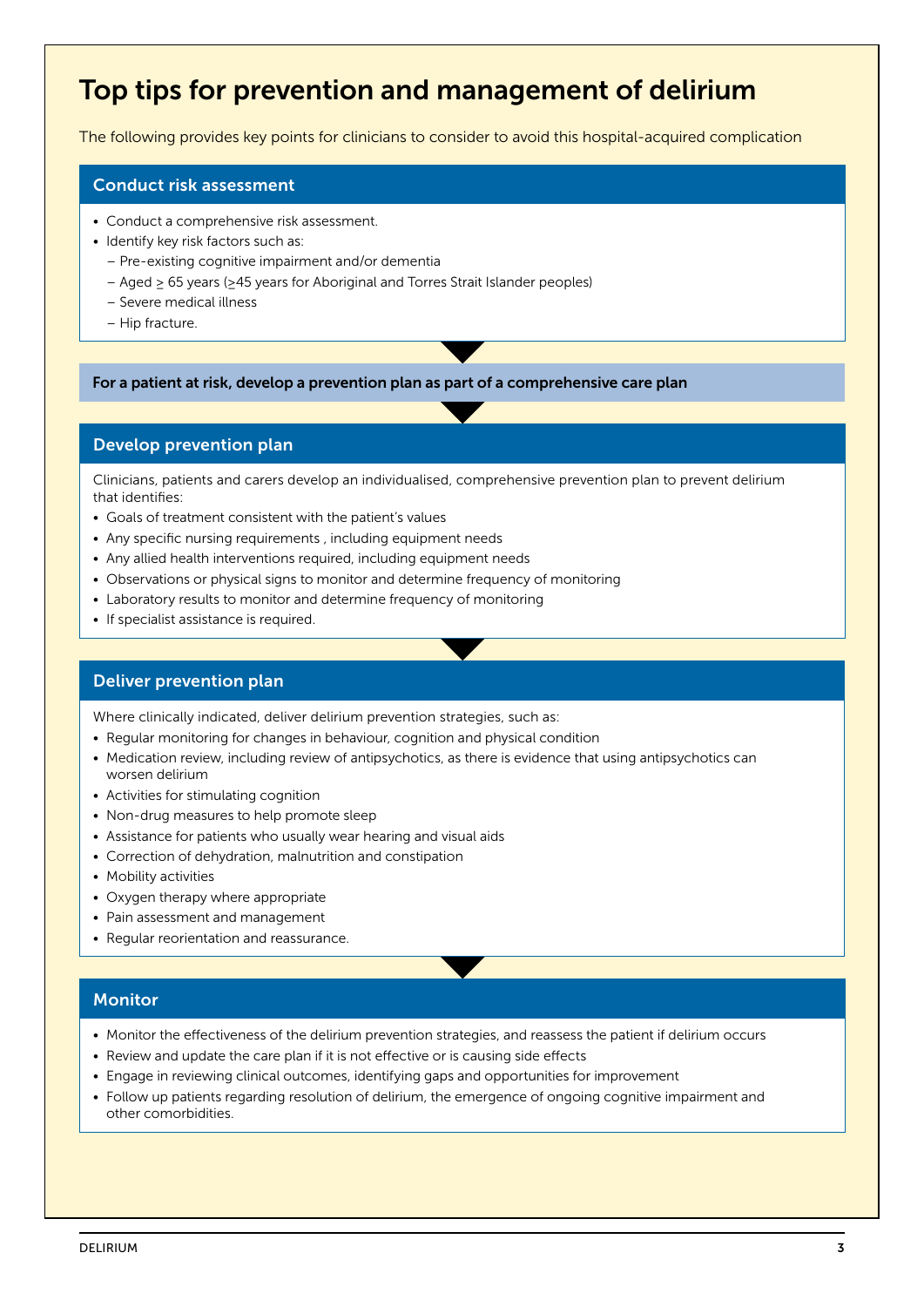

# Clinical governance structures and quality‑improvement processes

### to support best practice in delirium prevention and management

|                                                                    | Health service organisations need to ensure systems are in place to<br>identify patients at risk, prevent delirium and appropriately care for<br>patients who develop delirium through effective clinical governance and<br>quality improvement.                                                                                                                                           |
|--------------------------------------------------------------------|--------------------------------------------------------------------------------------------------------------------------------------------------------------------------------------------------------------------------------------------------------------------------------------------------------------------------------------------------------------------------------------------|
|                                                                    | The NSQHS Standards (2nd ed.) describe actions that are relevant to the<br>prevention and management strategies outlined below. These actions are<br>identified in brackets.                                                                                                                                                                                                               |
| Policies, procedures<br>and/or protocols                           | Health service organisations:<br>• Ensure policies, procedures and/or protocols are consistent with national<br>evidence-based guidelines for the risk assessment, prevention and<br>management of delirium. (5.1a)                                                                                                                                                                        |
| <b>Best-practice</b><br>screening,<br>assessment and<br>management | Health service organisations:<br>• Agree on the process and criteria for cognitive screening and delirium<br>assessment using validated tools (5.7)<br>• Inform the clinical workforce of screening and assessment requirements (5.1c)<br>• Identify a format for prevention plans for high-risk patients (5.29)<br>• Identify a management plan format for patients with delirium. (5.13) |
| <b>Identification of</b><br>key individuals/<br>governance groups  | Health service organisations identify an individual or a governance group that<br>is responsible for:<br>• Monitoring compliance with the organisation's delirium policies, procedures<br>and protocols (1.7c)<br>• Presenting data on the performance of delirium prevention and management<br>systems to the governing body. (1.25, 1.6)                                                 |
| <b>Training</b><br>requirements                                    | Health service organisations:<br>• Identify workforce training requirements (1.20a, 5.1c)<br>• Train relevant workers in the use of screening and delirium assessment tools,<br>prevention plans and delirium management plans (1.20b, 1.20c, 5.1c)<br>· Ensure workforce proficiency is maintained. (1.20, 1.22, 1.28b, 5.2)                                                              |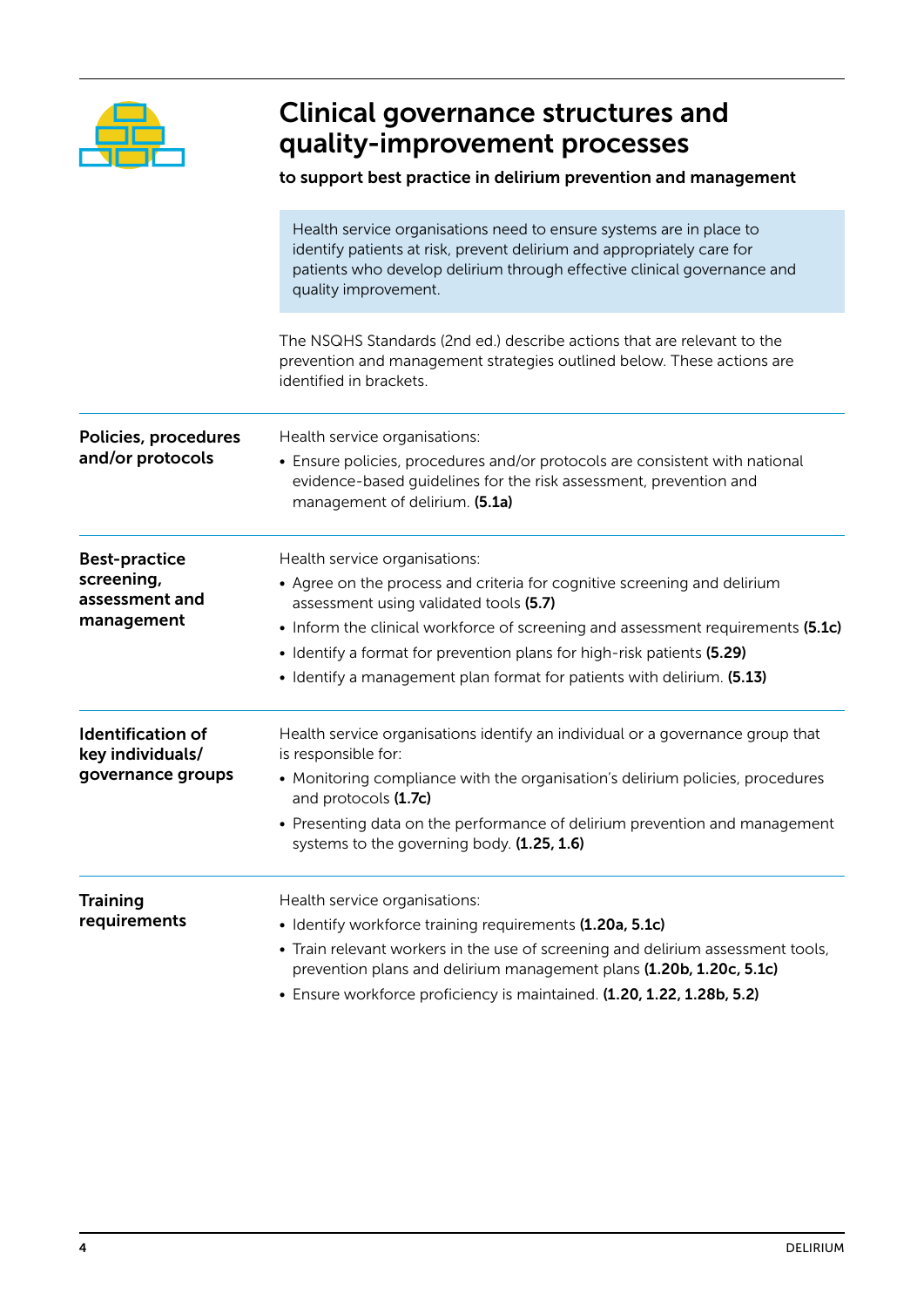| Monitoring<br>the delivery of<br>prophylaxis and care | Health service organisations ensure mechanisms are in place to:<br>• Report delirium (1.9, 5.2c)<br>• Manage risks associated with delirium (5.1b, 5.30)<br>• Identify performance measures and the format and frequency<br>of reporting (1.8a)<br>· Set performance measure goals (1.8a)<br>• Collect data on compliance with policies (1.7b)<br>• Collect data about risk identification, cognitive screening and delirium<br>assessment, including whether those activities are leading to appropriate<br>action (5.1b, 5.2)<br>• Identify gaps in systems for delirium prevention and management (5.2)<br>• Collect data on incidence of delirium (1.11, 5.2)<br>• Provide timely feedback and outcomes data to staff. (1.9)                                                                                                                                                                                                                                                  |
|-------------------------------------------------------|-----------------------------------------------------------------------------------------------------------------------------------------------------------------------------------------------------------------------------------------------------------------------------------------------------------------------------------------------------------------------------------------------------------------------------------------------------------------------------------------------------------------------------------------------------------------------------------------------------------------------------------------------------------------------------------------------------------------------------------------------------------------------------------------------------------------------------------------------------------------------------------------------------------------------------------------------------------------------------------|
| Quality-<br>improvement<br>activities                 | Health service organisations:<br>• Implement and evaluate quality-improvement strategies for the early<br>identification of at-risk patients and patients with delirium and to reduce the<br>frequency and duration of delirium (1.8, 5.2a, 5.2b)<br>• Use audits of patient clinical records and other data to:<br>- identify opportunities for improving delirium prevention plans (5.2)<br>- identify gaps and opportunities to improve the use of delirium<br>prevention plans (5.2)<br>- monitor the overall effectiveness of your systems for prevention and<br>management of delirium (1.11g, 1.13c, 1.14g)<br>• Use audits of patient clinical records, transfer and discharge documentation<br>and other data to:<br>- identify opportunities for improving delirium management plans (5.2)<br>- assess compliance with delirium management plan requirements (5.2)<br>- identify strategies to improve the use and effectiveness of delirium<br>management plans. (5.2) |
| <b>Environment</b>                                    | Health service organisations facilitate access to an appropriate environment for<br>the prevention and management of delirium. (1.29b)                                                                                                                                                                                                                                                                                                                                                                                                                                                                                                                                                                                                                                                                                                                                                                                                                                            |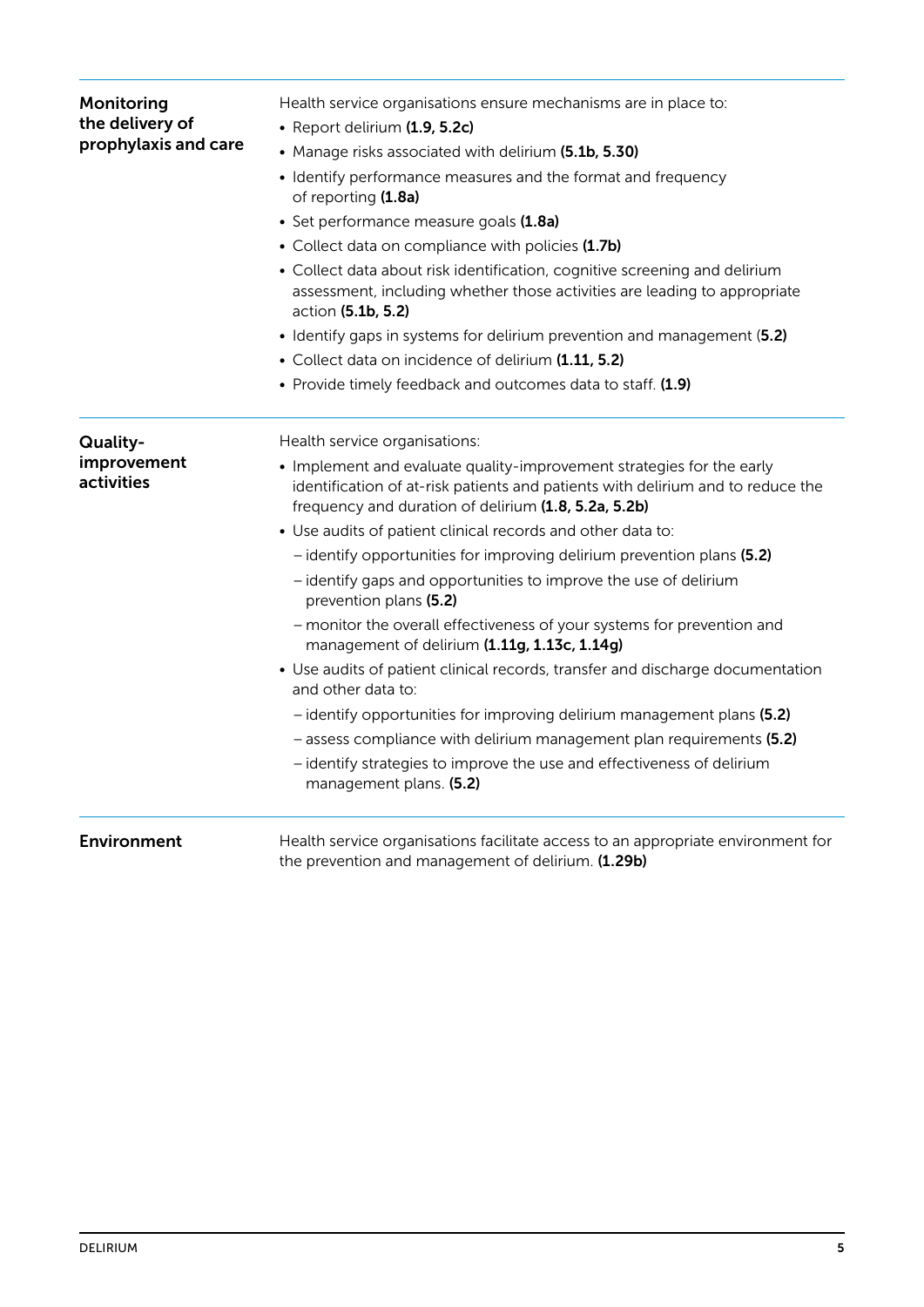

# Developing the patient's comprehensive care plan

#### to support best practice in delirium prevention and management

Clinicians should partner with patients, carers and families in assessing risk, in providing appropriate information to support shared decision making, and in planning care that meets the needs of patients and their carers.

| Identifying key risk<br>factors for delirium                      | Clinicians identify key risk factors associated with delirium:2,3,14-16<br>• Pre-existing cognitive impairment and/or dementia<br>• Aged $\geq$ 65 years ( $\geq$ 45 years for Aboriginal and Torres Strait Islander people)<br>• Severe medical illness<br>• Hip fracture.                                    |
|-------------------------------------------------------------------|----------------------------------------------------------------------------------------------------------------------------------------------------------------------------------------------------------------------------------------------------------------------------------------------------------------|
| Implement risk<br>assessment<br>screening                         | Appropriately trained clinicians use validated screening and assessment<br>processes at presentation to identify cognitive impairment and assess for<br>delirium and requirements for prevention strategies. <sup>14</sup> This should be attended<br>for all patients identified with the risk factors above. |
| <b>Clinical assessment</b>                                        | Clinicians comprehensively assess:<br>• Conditions<br>• Medications<br>• Cognition<br>• Risks identified through screening process.<br>Clinicians document risks in the clinical record.                                                                                                                       |
| <b>Informing patients</b><br>with a high risk<br>or with delirium | Clinicians provide information for patients with high risk and their carers<br>about delirium prevention and management.                                                                                                                                                                                       |
| <b>Planning in</b><br>partnership with<br>patients and carers     | Clinicians inform patients, family and carers about the purpose and process of<br>developing a delirium prevention and management plan and invite them to be<br>involved in its development.                                                                                                                   |
| <b>Collaborating and</b><br>working as a team                     | Medical, nursing, pharmacy and allied health staff work collaboratively to<br>perform delirium risk identification cognitive screening, delirium assessment and<br>clinical assessment.                                                                                                                        |
| <b>Documenting and</b><br>communicating<br>the care plan          | Clinicians document in the clinical record and communicate:<br>• The findings of the screening and assessment process<br>• The findings of the clinical assessment process<br>• The delirium prevention and management plan.                                                                                   |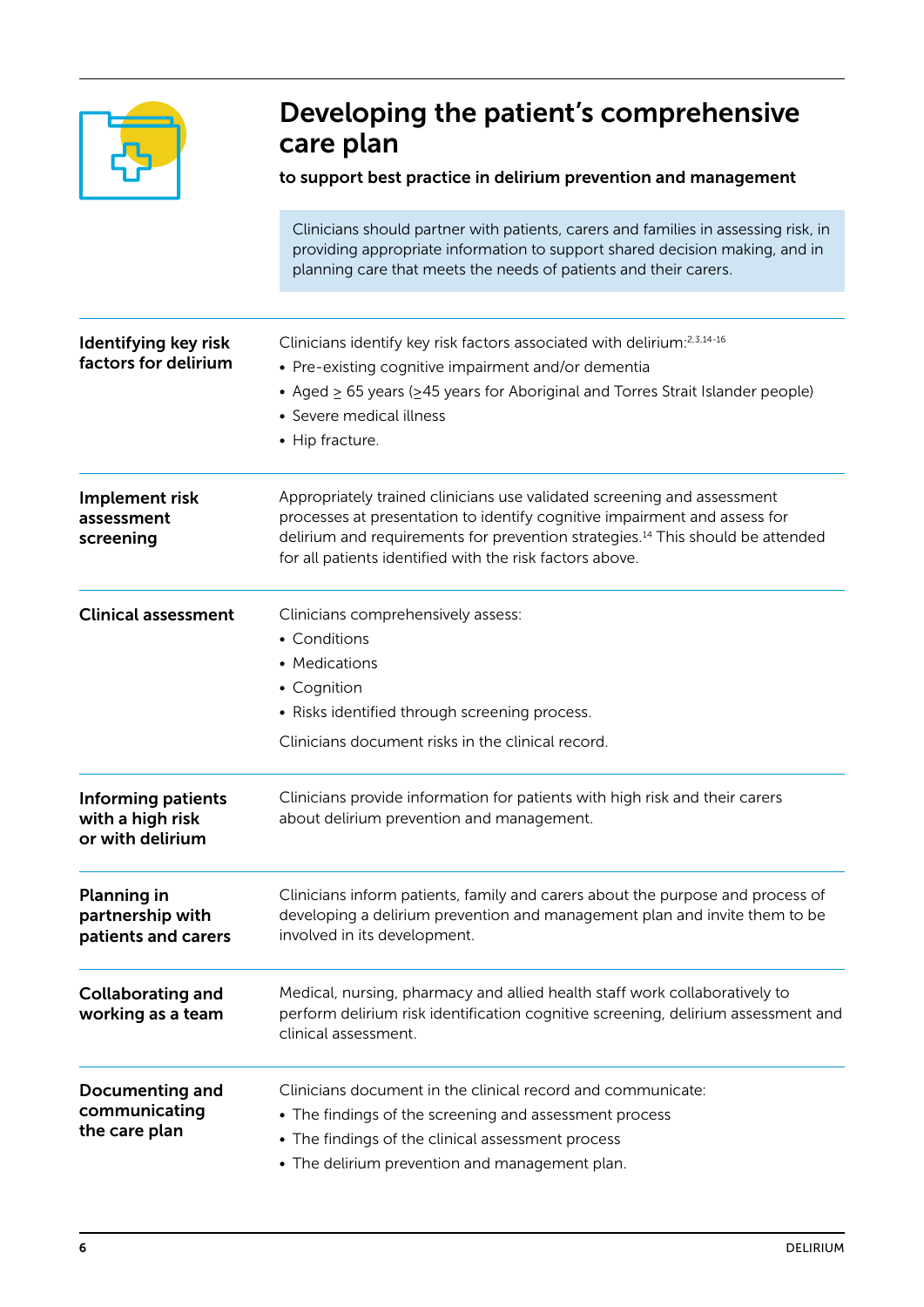

# Delivering comprehensive care

### to prevent and manage delirium

Safe care is delivered when the individualised care plan, that has been developed in partnership with patients, carers and family, is followed.

| <b>Collaborating and</b><br>working as a team                          | Medical, nursing, pharmacy and allied health staff work collaboratively to deliver<br>delirium prevention and management.                                                                                                                                                                                                                                                           |
|------------------------------------------------------------------------|-------------------------------------------------------------------------------------------------------------------------------------------------------------------------------------------------------------------------------------------------------------------------------------------------------------------------------------------------------------------------------------|
| Delivering delirium<br>prevention<br>strategies in<br>partnership with | • Clinicians work in partnership with patients and carers to use the<br>comprehensive care plan to deliver delirium prevention strategies where<br>clinically indicated; for example, identifying and managing the underlying<br>causes including:                                                                                                                                  |
| patients and carers                                                    | - regular monitoring for changes in behaviour, cognition and<br>physical condition                                                                                                                                                                                                                                                                                                  |
|                                                                        | - medication review, including review of antipsychotics, as there is evidence<br>that using antipsychotics can worsen delirium <sup>17</sup>                                                                                                                                                                                                                                        |
|                                                                        | - activities for stimulating cognition                                                                                                                                                                                                                                                                                                                                              |
|                                                                        | - non-drug measures to help promote sleep                                                                                                                                                                                                                                                                                                                                           |
|                                                                        | - assistance for patients who usually wear hearing and visual aids                                                                                                                                                                                                                                                                                                                  |
|                                                                        | - correction of dehydration, malnutrition and constipation                                                                                                                                                                                                                                                                                                                          |
|                                                                        | - mobility activities                                                                                                                                                                                                                                                                                                                                                               |
|                                                                        | - oxygen therapy where appropriate                                                                                                                                                                                                                                                                                                                                                  |
|                                                                        | - pain assessment and management                                                                                                                                                                                                                                                                                                                                                    |
|                                                                        | - regular reorientation and reassurance.                                                                                                                                                                                                                                                                                                                                            |
|                                                                        | These strategies can also apply for people who have delirium.                                                                                                                                                                                                                                                                                                                       |
|                                                                        | • Clinicians undertake regular cognitive screening and, if required, delirium<br>assessment for patients who are at risk (reassess, monitor and document).                                                                                                                                                                                                                          |
| <b>Delivering delirium</b><br>management in<br>partnership             | Clinicians work in partnership with patients and carers to ensure patients<br>who develop delirium are managed according to best-practice guidelines/<br>clinical care standards. This includes developing an individualised care plan in<br>collaboration with the patient, carer and the patient's GP, that describes ongoing<br>care required after the patient leaves hospital. |
| <b>Monitoring and</b>                                                  | Clinicians:                                                                                                                                                                                                                                                                                                                                                                         |
| improving care                                                         | • Monitor the effectiveness of these strategies in preventing and/or<br>managing delirium                                                                                                                                                                                                                                                                                           |
|                                                                        | • Review and update the care plan if it is not effective or is causing side effects<br>• Engage in reviewing clinical outcomes, identifying gaps and opportunities<br>for improvement                                                                                                                                                                                               |
|                                                                        | • Follow up patients regarding resolution of delirium, the emergence of ongoing<br>cognitive impairment and other comorbidities.                                                                                                                                                                                                                                                    |
|                                                                        |                                                                                                                                                                                                                                                                                                                                                                                     |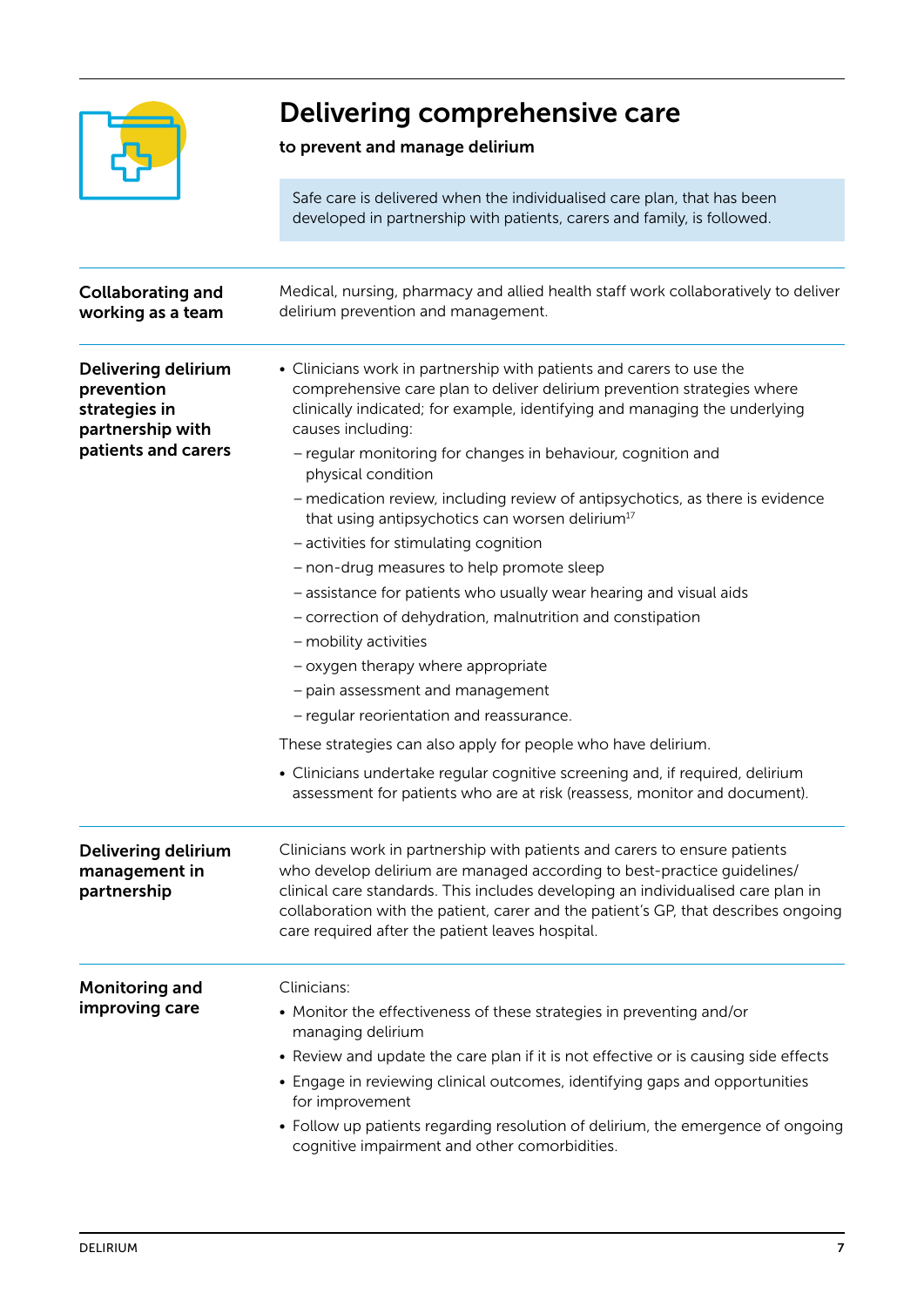

# Minimising specific patient harm

Patients at risk of specific harm are identified, and clinicians deliver targeted strategies to prevent and manage these harms, including:

- Falls
- Dehydration
- Aggression and violence
- Restrictive practices, including restraint and seclusion.



## Additional resources

Australian Commission on Safety and Quality in Health Care. [Delirium Clinical](https://www.safetyandquality.gov.au/wp-content/uploads/2016/07/Delirium-Clinical-Care-Standard-Web-PDF.pdf)  [Care Standard](https://www.safetyandquality.gov.au/wp-content/uploads/2016/07/Delirium-Clinical-Care-Standard-Web-PDF.pdf). <sup>7</sup> Sydney: ACSQHC; 2016.

Australian Commission on Safety and Quality in Health Care. [A better way](https://www.safetyandquality.gov.au/publications/a-better-way-to-care-actions-for-health-service-managers/)  [to care: Safe and high-quality care for patients with cognitive impairment](https://www.safetyandquality.gov.au/publications/a-better-way-to-care-actions-for-health-service-managers/)  [\(dementia and delirium\) in hospital – Actions for health service managers](https://www.safetyandquality.gov.au/publications/a-better-way-to-care-actions-for-health-service-managers/).  $\mathbb{Z}$ Sydney: ACSHQC; 2014.

Australian Commission on Safety and Quality in Health Care. [A better way](https://www.safetyandquality.gov.au/publications/a-better-way-to-care-actions-for-clinicians/)  [to care: Safe and high-quality care for patients with cognitive impairment](https://www.safetyandquality.gov.au/publications/a-better-way-to-care-actions-for-clinicians/)  [\(dementia and delirium\) in hospital – Actions for clinicians.](https://www.safetyandquality.gov.au/publications/a-better-way-to-care-actions-for-clinicians/)  $\mathbb{Z}^T$  Sydney: ACSHQC; 2014.

Clinical Epidemiology and Health Service Evaluation Unit, Melbourne Health. [Clinical Practice Guidelines for the Management of Delirium in Older People](https://www2.health.vic.gov.au/about/publications/policiesandguidelines/Clinical%20Practice%20Guidelines%20for%20the%20Management%20of%20Delirium%20in%20Older%20People%20-%20October%202006).  $\mathbb{Z}$ [Clinical practice guideline] Melbourne: Victorian Government Department of Human Services on behalf of AHMAC; 2006 [updated October 2006]; 121].

ACI Aged Health Network [Key principles for care of Confused Hospitalised Older](https://www.aci.health.nsw.gov.au/__data/assets/pdf_file/0006/249171/CHOPS-key-principles1-2-web.pdf)  [Persons](https://www.aci.health.nsw.gov.au/__data/assets/pdf_file/0006/249171/CHOPS-key-principles1-2-web.pdf). <sup>7</sup> Agency for Clinical Innovation; 2014.

Australian and New Zealand Society for Geriatric Medicine. [Position Statement](http://www.anzsgm.org/documents/PS13DeliriumstatementRevision2012.pdf)  [13. Delirium in Older People.](http://www.anzsgm.org/documents/PS13DeliriumstatementRevision2012.pdf)  $\Box$  2012.

National Institute for Health and Care Excellence. [Delirium: prevention, diagnosis](https://nice.org.uk/guidance/cg103)  [and management.](https://nice.org.uk/guidance/cg103)  $\mathbb{Z}$  London: NICE; 2010 [updated 2015]; [CG 103].

[Australasian Delirium Association](http://www.delirium.org.au/). Z

The Center of Excellence for Delirium in Aging: Research T, and Educational Enhancement (CEDARTREE). [Hospital Elder Life Program \(HELP\) for Prevention](http://www.hospitalelderlifeprogram.org/)  [of Delirium.](http://www.hospitalelderlifeprogram.org/) Z

Health Research and Educational Trust. [Preventing Iatrogenic – Delirium](http://www.hret-hiin.org/Resources/iatrogenic_delirium/17/HRETHIIN_Delirium_ChangePackage_508.pdf)  [Change Package: 2017 Update](http://www.hret-hiin.org/Resources/iatrogenic_delirium/17/HRETHIIN_Delirium_ChangePackage_508.pdf). <sup>2</sup> Chicago, IL, US2017.

## Note on data

The data used in this sheet are for hospital-acquired complications recorded during episodes of care in Australian public hospitals in 2015–16. Data are included where hospitals were able to identify that the complication had arisen during an admission using the condition onset flag. Figures reported by the Independent Hospital Pricing Authority (IHPA) may differ due to the IHPA's methodology, which applies different inclusion/exclusion criteria.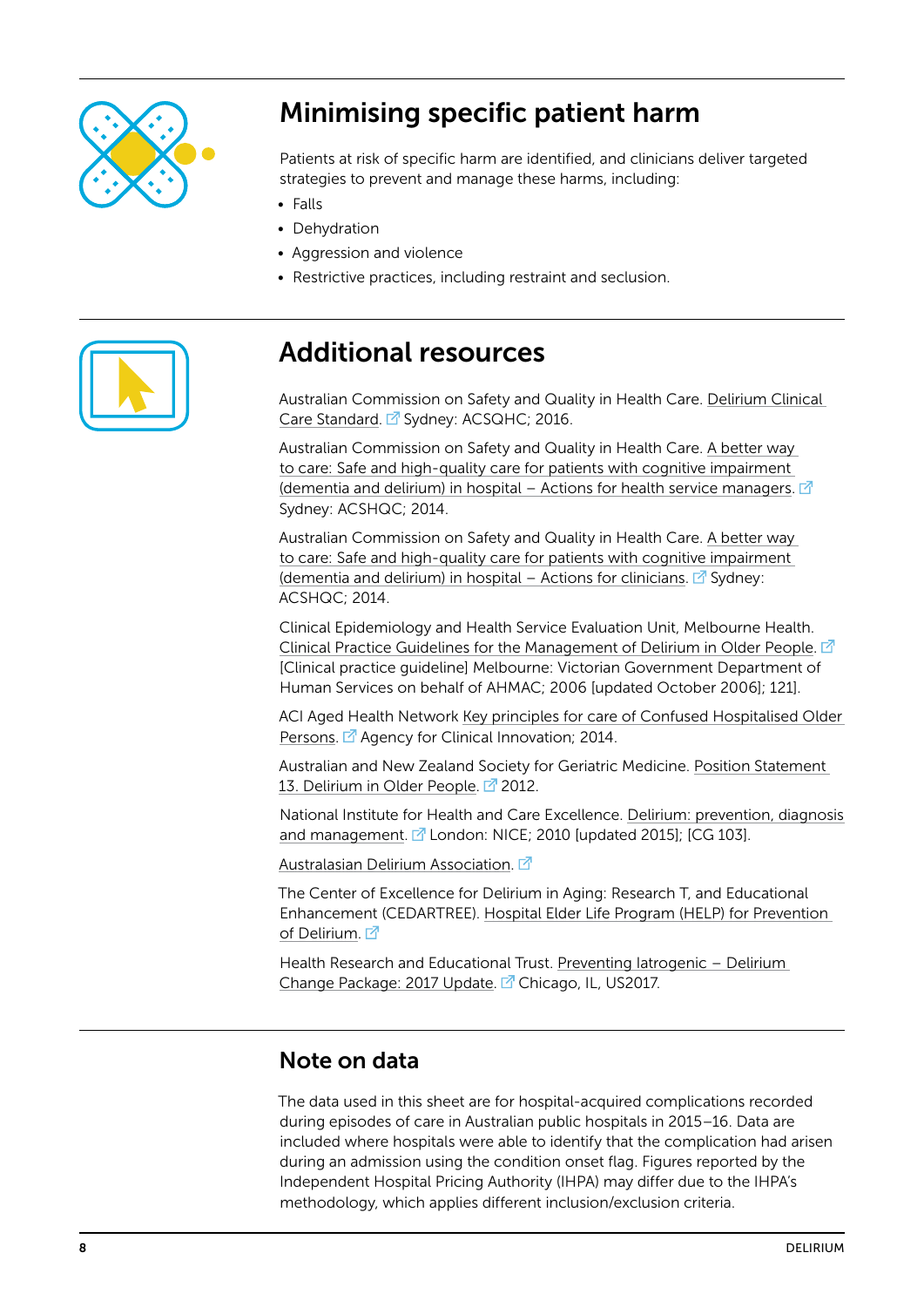## References

- 1. Independent Hospital Pricing Authority (AU). Activity Based Funding Admitted Patient Care 2015–16, acute admitted episodes, excluding same day.
- 2. Clinical Epidemiology and Health Service Evaluation Unit, Melbourne Health. Clinical Practice Guidelines for the Management of Delirium in Older People. Developed by the Clinical Epidemiology and Health Service Evaluation Unit, Melbourne Health in collaboration with the Delirium Clinical Guidelines Expert Working Group Commissioned on behalf of the Australian Health Ministers' Advisory Council (AHMAC), by the AHMAC Health Care of Older Australians Standing Committee (HCOASC). Melbourne: Victorian Government Department of Human Services on behalf of AHMAC; 2006. p. 121.
- 3. National Institute for Health and Care Excellence. Delirium: prevention, diagnosis and management. Clinical Guideline 103. London: NICE; 2010. p. 33.
- 4. Travers C, Byrne GJ, Pachana NA, Klein K, Gray L. Delirium in Australian hospitals: a prospective study. Curr Gerontol Geriatr Res. 2013;2013:284780.
- 5. Siddiqi N, Harrison JK, Clegg A, Teale EA, Young J, Taylor J, et al. Interventions for preventing delirium in hospitalised non-ICU patients. Cochrane Database of Systematic Reviews. 2016(3).
- 6. Pandharipande PP, Girard TD, Jackson JC, Morandi A, Thompson JL, Pun BT, et al. Long-Term Cognitive Impairment after Critical Illness. New England Journal of Medicine. 2013;369(14):1306–16.
- 7. Inouye SK, Westendorp RGJ, Saczynski JS. Delirium in elderly people. The Lancet.383(9920):911–22.
- 8. Fong TG, Jones RN, Marcantonio ER, et al. Adverse Outcomes After Hospitalization and Delirium in Persons With Alzheimer Disease Annals of Internal Medicine. 2012;156(12):848-W296
- 9. Iseli RK, Brand C, Telford M, LoGiudice D. Delirium in elderly general medical inpatients: a prospective study. Intern Med J. 2007;37(12):806–11.
- 10. Collins N, Blanchard MR, Tookman A, Sampson EL. Detection of delirium in the acute hospital. Age Ageing. 2010;39(1):131–5.
- 11. Travers C, Byrne G, Pachana N, Klein K, Gray L. Prospective observational study of dementia and delirium in the acute hospital setting. Intern Med J. 2013;43(3):262–9.
- 12. Independent Hospital Pricing Authority, Pricing and funding for safety and quality Risk adjustment model for hospital acquired complications – version 3, March 2018, IHPA: Sydney.
- 13. Australian Commission on Safety and Quality in Health Care. National Safety and Quality Health Service Standards (second edition). Sydney 2017.
- 14. Ahmed S, Leurent B, Sampson EL. Risk factors for incident delirium among older people in acute hospital medical units: a systematic review and meta-analysis. Age Ageing. 2014;43(3):326–33.
- 15. Australian Commission on Safety and Quality in Health Care. Delirium Clinical Care Standard. Sydney: ACSQHC; 2016.
- 16. Australian Commission on Safety and Quality in Health Care. A better way to care: Safe and high-quality care for patients with cognitive impairment (dementia and delirium) in hospital – Actions for clinicians. Sydney: ACSHQC; 2014.
- 17. Agar MR, Lawlor PG, Quinn S, Draper B, Caplan GA, Rowett D, et al. Efficacy of Oral Risperidone, Haloperidol, or Placebo for Symptoms of Delirium Among Patients in Palliative Care: A Randomized Clinical Trial. JAMA Internal Medicine. 2017;177(1):34–42. Epub 2016/12/06.

#### **AUSTRALIAN COMMISSION** ON SAFETY AND OUALITY IN HEALTH CARE

© Australian Commission on Safety and Quality in Health Care March 2018, last updated June 2018.

All material and work produced by the Australian Commission on Safety and Quality in Health Care is protected by copyright. The Commission reserves the right to set out the terms and conditions for the use of such material. With the exception of any material protected by a trademark, any content provided by third parties, and where otherwise noted, all material presented in this publication is licensed under a Creative Commons Attribution-NonCommercial-NoDerivatives 4.0 International Licence.

#### $\odot$  BY-NC-ND

Enquiries regarding the licence and any use of this publication are welcome and can be sent to [communications@safetyandquality.gov.au](mailto:communications%40safetyandquality.gov.au?subject=).